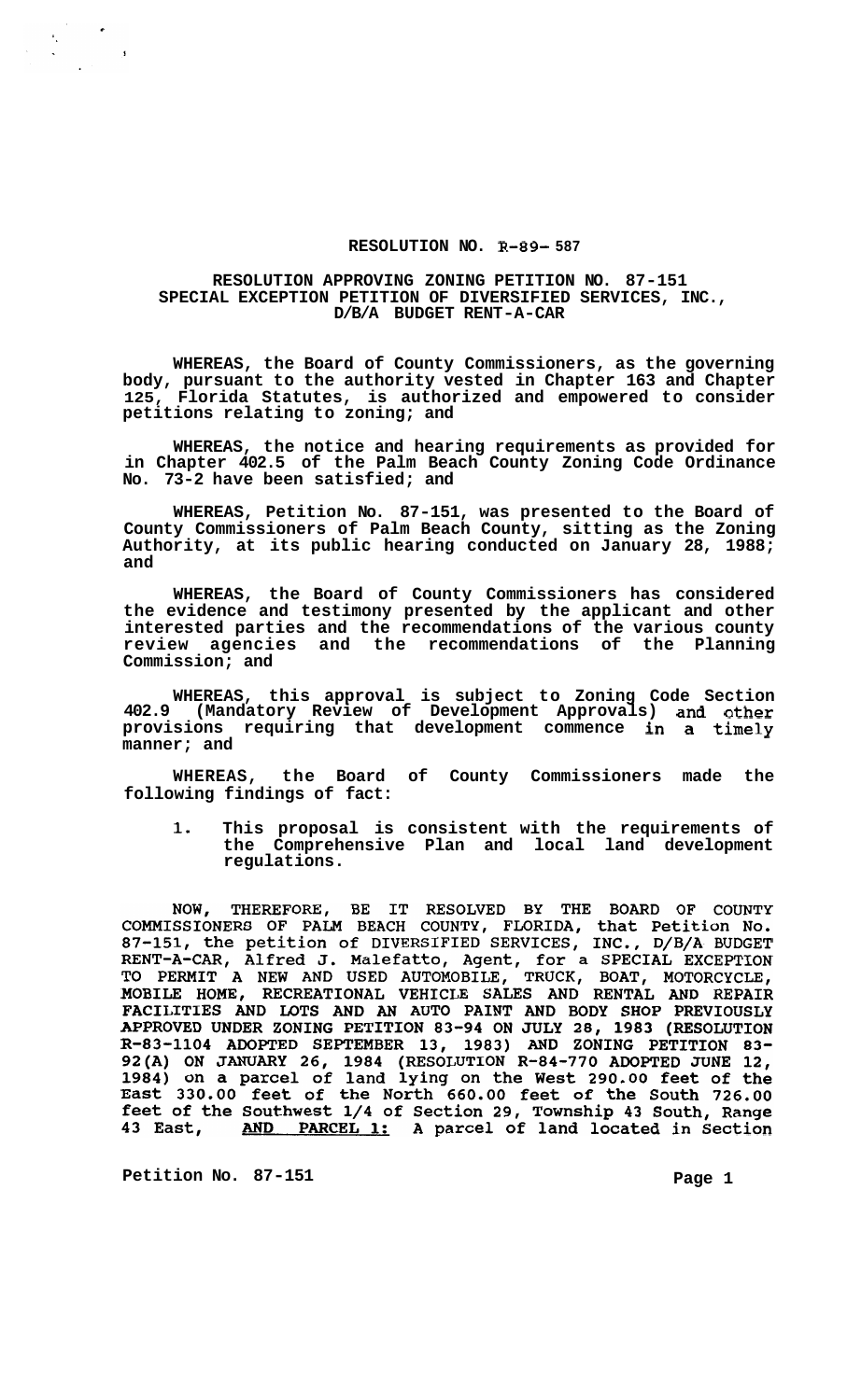**29, Township 43 South, Range 43 East, described as follows:** 

**Beginning at a point on the North line of the right-of-way of Belvedere Road, said point being 66.00 feet North of the South line of said Section 29, and 505.00 feet West of the 1/2 section line; thence running Northerly parallel, or nearly so, to the 1/2-section line, a distance of 660.00 feet: thence running Easterly parallel, or nearly to, to Belvedere Road, a distance of 175.00 feet; thence Southerly parallel, or nearly so, to the 1/2 section line, a distance of 660.00 feet: thence Westerly along the right-of-way of Belvedere Road, a distance of 175.00 feet to the POINT OF BEGINNING.** 

**EXCEPTING THEREFROM the West 75.00 feet thereof and rights- of-way for drainage canal purposes.** 

## **TOGETHER WITH:**

 $\sim 10^{-11}$ 

**PARCEL 2: Deed Book 976, Page 506 and Official Record Book 131, Page 352, the West 1/2 of all that certain plot or parcel of land in Section 29, Township 43 South, Range 43 East, described as follows:** 

**Beginning at a point on the North line of the right-of-way of Belvedere Road, said point being 66.00 feet North of the South line of said section and 683.67 feet West of the 1/2 section line: thence running North parallel to the 1/2 section line, a distance of 660.00 feet; thence East parallel to Belvedere Road a distance of 178.67 feet: thence South parallel to the 1/2 section line, a distance of 660.00 feet; thence West along the right-of- way of Belvedere Road, a distance of 178.67 feet to the POINT OF BEGINNING, excepting therefrom rights-of-way for drainage**  canal purposes: **AND** Deed Book 982, Page 275; The East 1/2 of **all that certain plot or parcel of land in Section 29, Township 43 South, Range 43 East, described as follows:** 

**Beginning at a point on the North line of the right-of-way of Belvedere Road, said point being 66.00 feet North of the South line of said Section and 683.67 feet West of the 1/2 section line: thence running North parallel to the 1/2 section line, a distance of 660.00 feet; thence East parallel to Belvedere Road a distance of 178.67 feet; thence South parallel to the 1/2 section line, a distance of 660.00 feet; thence West along the right-of- way of Belvedere Road, a distance of 178.67 feet to the POINT OF BEGINNING, excepting therefrom rights-of-way for drainage canal purposes; AND Official Record Book 195, [Page](#page-4-0)** *5.* 

**All that certain plot or parcel of land located in Section 29, Township 43 South, Range 43 East, described as follows:** 

**Beginning at a point on the North line of the right-of-way of Belvedere Road, said point being 66.00 feet North of the South line of said Section Road, said point being 66.00 feet North of the South line and said Section 29, and 505.00 feet West of the**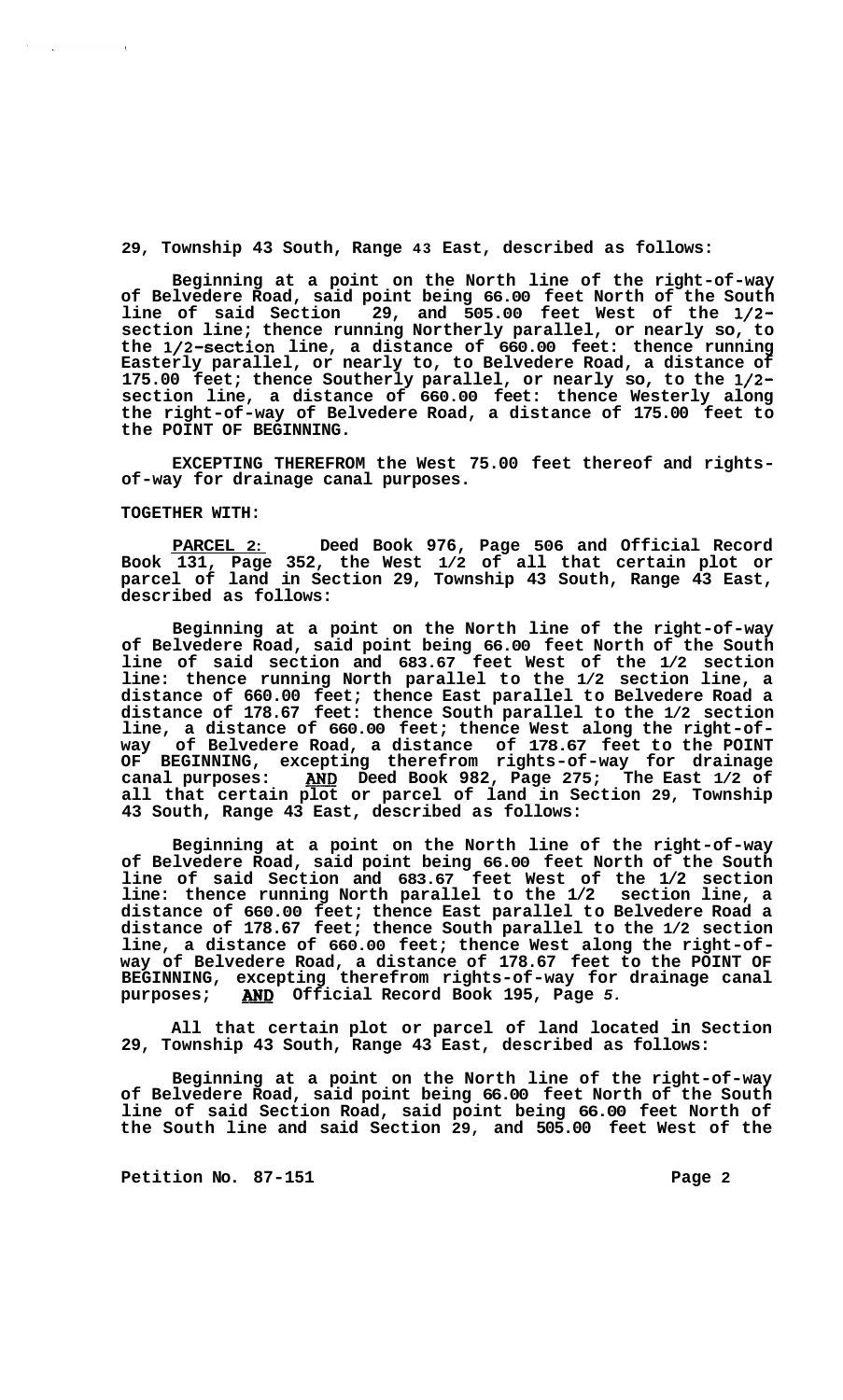**1/2 section line; thence running Northerly parallel, or nearly**  *so,* **to the 1/2 section line a distance of 660.00 feet thence running easterly parallel or nearly so to Belvedere Road, a distance of 75.00 feet; thence Southerly parallel, or nearly so, to the 1/2 section a distance of 660.00 feet; thence Westerly along the right-of-way of Belvedere Road, a distance of 75.00 feet to the POINT OF BEGINNING, located on the northwest corner of the intersection of Belvedere Road and Florida Mango Road, in a CG-General Commercial Zoning District, was approved as advertised, subject to the following conditions:** 

- **1. Prior to site plan certification the site plan shall be amended to indicate the following:** 
	- **a. Rental vehicle access to Belvedere Road shall be limited to the westernmost entry/exit point only. The central exit point shall be limited to shuttle bus exit only. A radio controlled traffic gate or similar device shall be installed at this central car exit point. Truck rental access shall be limited to the eastern most entrance on Belvedere Road.**
	- **b. The existing canopy on the rental return facility shall be removed.**
	- **C. Signage shall be installed that clearly directs the return vehicles to park a safe and reasonable distance from the right-of-way (See further Conditions regarding signage).**
	- **d. The existing fueling facilities shall be relocated outside the stacking area.**
	- **e. Entry/exit points shall be no greater than 35 feet in width.**
	- **f. Two primary cross site circulation routes: one north/south, one east/west shall be provided. No backing of vehicles shall be permitted into these cross access routes. The routes shall be defined by landscape medians.**
- **2. Prior to site plan certification, petitioner shall submit a site signage plan. This plan shall demonstrate the size and location of all signs and shall be subject to the following restrictions:** 
	- **A. RESTRICTIONS ON-PREMISE SIGNAGE.** 
		- **(1) MAXIMUM NUMBER OF FREE-STANDING SIGNS.**
		- **The maximum number of free-standing signs shall be**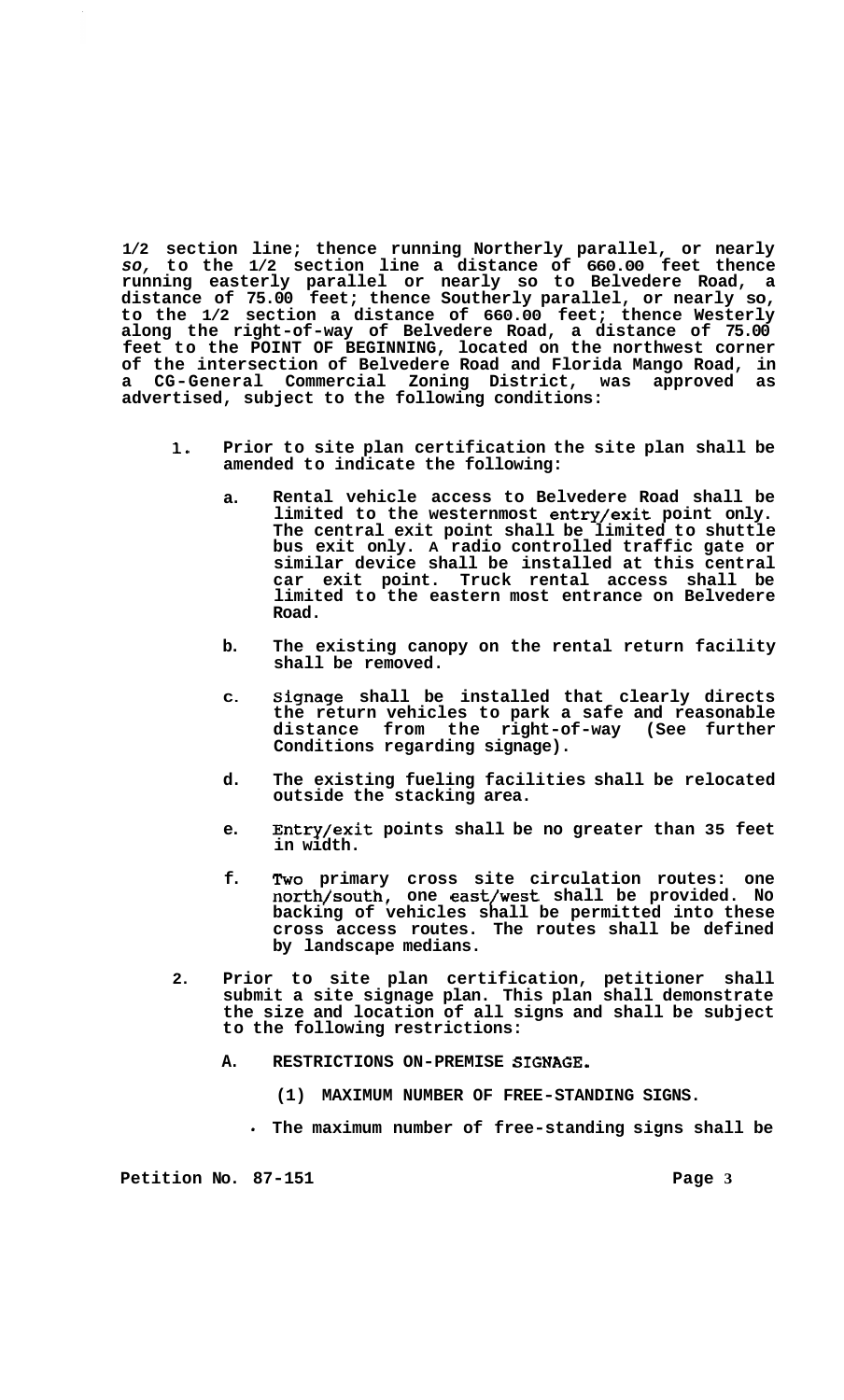four **(4)** for the frontages of Florida Mango Road and Belvedere Road. These signs shall be placed along these frontages.

MAXIMUM **NUMBER** OF **WALL** SIGNS.  $(2)$ 

> In addition, the maximum number of flat or wall signs shall be one **(1)** sign for each building facade facing **a** public street on which the self-service storage facility has access.

MAXIMUM HEIGHT OF SIGNS.  $(3)$ 

> The maximum height of free standing signs shall not exceed thirty-five **(35)** feet. **No**  increase in height above this shall permitted.

MAXIMUM SIGN **AREA.** 

The maximum total sign area for on-premises signs shall not exceed one thousand **(1,000)**  square feet total.

 $(5)$ ROOF SIGNS PROHIBITED.

No roof sign shall be permitted on the site.

- $(6)$ Directional signage shall be the minimum necessary to provide a safe and functional traffic flow. Directional signage shall bear no advertisement.
- Pole signs shall be located outside the  $(7)$ required perimeter landscape strips.
- $(8)$ **No** flat, or painted, signs shall be attached to the walls or the perimeter of the site.
- **3. No** off-premise signs shall be permitted on the site. Existing off-premise signs shall be removed within one **(1)** year of the issuance of a Certificate of Occupancy for the principal use, or prior to the required first annual landscape inspection.
- **4.**  In order to accommodate the transfer **of** interior landscaping from the project's specialized vehicular use areas and to mitigate the impact **of**  the intense nature **of** this use, an Alternative Landscape Betterment Plan shall be submitted to the Department and approved prior to certification of a site plan. The Alternative Landscape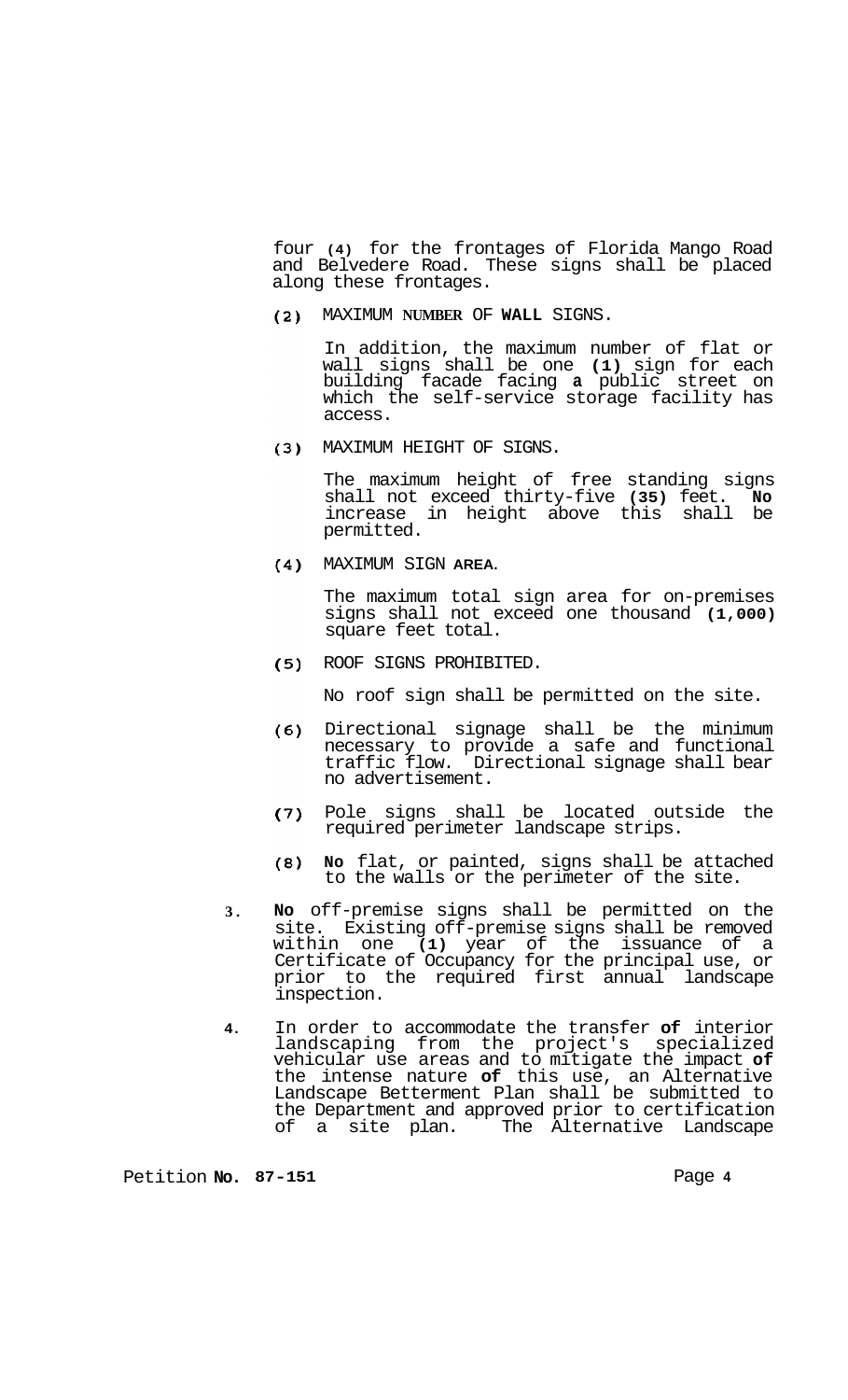<span id="page-4-0"></span>Betterment Plan shall reflect the following minimum design standards:

- a. A perimeter landscape buffer a minimum of **15**  feet in width between all vehicular use areas and abutting rights-of-way. In addition to the proposed landscaping (Petition **No. 83- 92 (B),** Exhibit **39),** native canopy trees (minimum **14** feet in height) shall be provided **30** feet on center on the interior side of the existing wall. All palms within these perimeter landscape buffers shall be native. **(No** Queen Palms shall be permitted).
- b. In the areas where no wall is provided, a hedge, berm or combination thereof shall be provided to height **of 6** feet at the time of planting.
- C. An irrigation plan reflecting complete coverage for all landscape areas. Turf coverage shall be provided in the Florida Mango Road right-of-way to the edge of pavement. This area shall also receive appropriate irrigation cover.
- d. One **(1)** native canopy tree or three **(3)** palms shall be provided for each **500** square feet of required transferable interior landscaping. **(24,000** square feet of required transferable interior landscaping). The total tree planting requirement shall not be less than **200** trees.
- e. When trees are planted in landscape areas that serve as a retention or drainage function, the trees shall be an appropriate species to withstand wet conditions.
- f. The addition of a minimum **1,000** square foot landscape median strip separating the east/west circulation route from the vehicle storage area to the north.
- **5.** The exterior of all walls (proposed and existing) shall, at a minimum, be stucco and painted.
- *6.* **No** barbed wire or similar devices shall be visible along any **of** the lot frontages facing public streets.
- **7.** Documentation shall be submitted substantiating the nonconforming status of all such buildings or variance relief shall be obtained from the Board of Adjustment from the minimum setback requirements.

Petition **No.** 87-151 **Page 5 Page 5**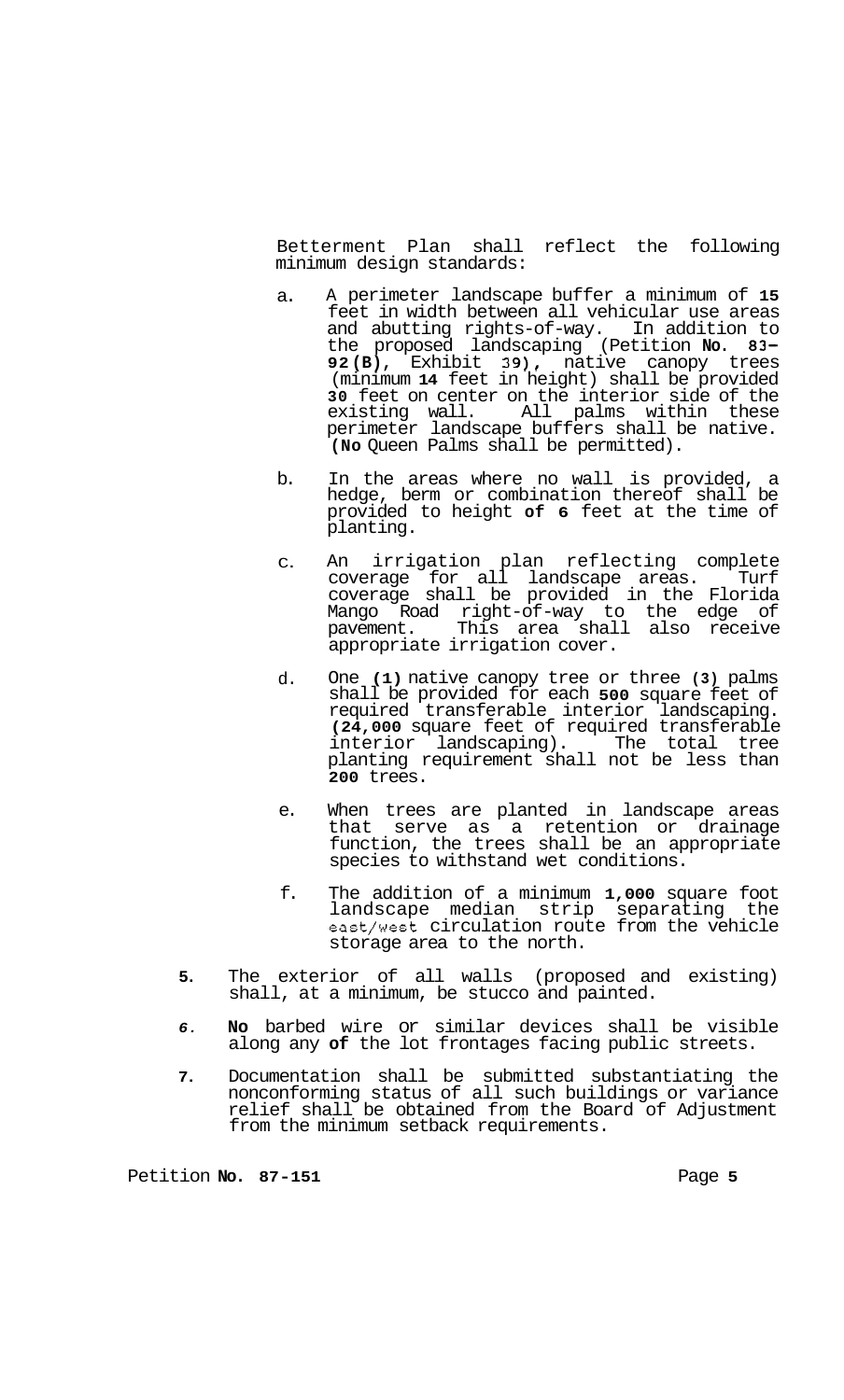- **8. Accessory fuel pump islands and automated wash**  facilities for vehicles are permitted, provided they **are not open to the public, not located within 1CO feet from any residentially zoned property, and located within an enclosed area where it is not visible off premises)** .
- **9. No advertising flags, foreign flags, pennants, banners, streamers, balloons, gimmicks or advertising designed to attract the public's attention off-site sh4311 be displayed outdoors, or upon any building, vehizle or wall, other than inside a window as may be permit.ted by the Sign Code.**
- **10. The petitioner shall provide an entirely internal area to unload vehicles from car carriers. This area shall: (a) be a minimum of 15 feet wide and 60 feet locg: (b) have sufficient maneuvering area adjacent to it: (c) be located out of the interior vehicular traffic circulation, and (d) not be adjacent to resider.tially zoned lots.**
- **11. Areas designated for the off-loading of vehicls and for loading and deliveries shall be located to tk.e rear of buildings and shall be located so as to minimize off-site noise impacts. These areas shall 11ot be located closer than 100 feet from any residentially zoned lot, and shall be appropriately desicnated, marked and signed.**
- **12. Use of this site shall be limited to: (1) the rental and leasing of cars and trucks: (2) automobile parking (SIC Code 7521); (3) sales of used automobiles and trucks (limited to fleet sales)** ; **and cus'tomary accessory land uses, including vehicle maintenance and sales.**
- 13. The developer shall retain the stormwater runoff in **accordance with all applicable agency requirements in**  effect at the time of the permit application. However, **at a minimum, this development shall retain onsite three (3) inches of the stormwater runoff generated by a three (3) year-one (1) hour storm as required by the Permit Section, Land Development Division. The drainage system shall be maintained in an acceptable condition as approved by the County Engineer. In the event that the drainage system is not adecpately maintained as determined by the County Engineer, this matter will be referred to the Code Enforcement Board for enforcement. The developer shall design the drainage system such that storm water runoff from the**  parking areas and paved surfaced shall be separate from **those areas which may contain hazardous or undes,irable**

**Petition No.** 87-151 **Page 6 Page 6**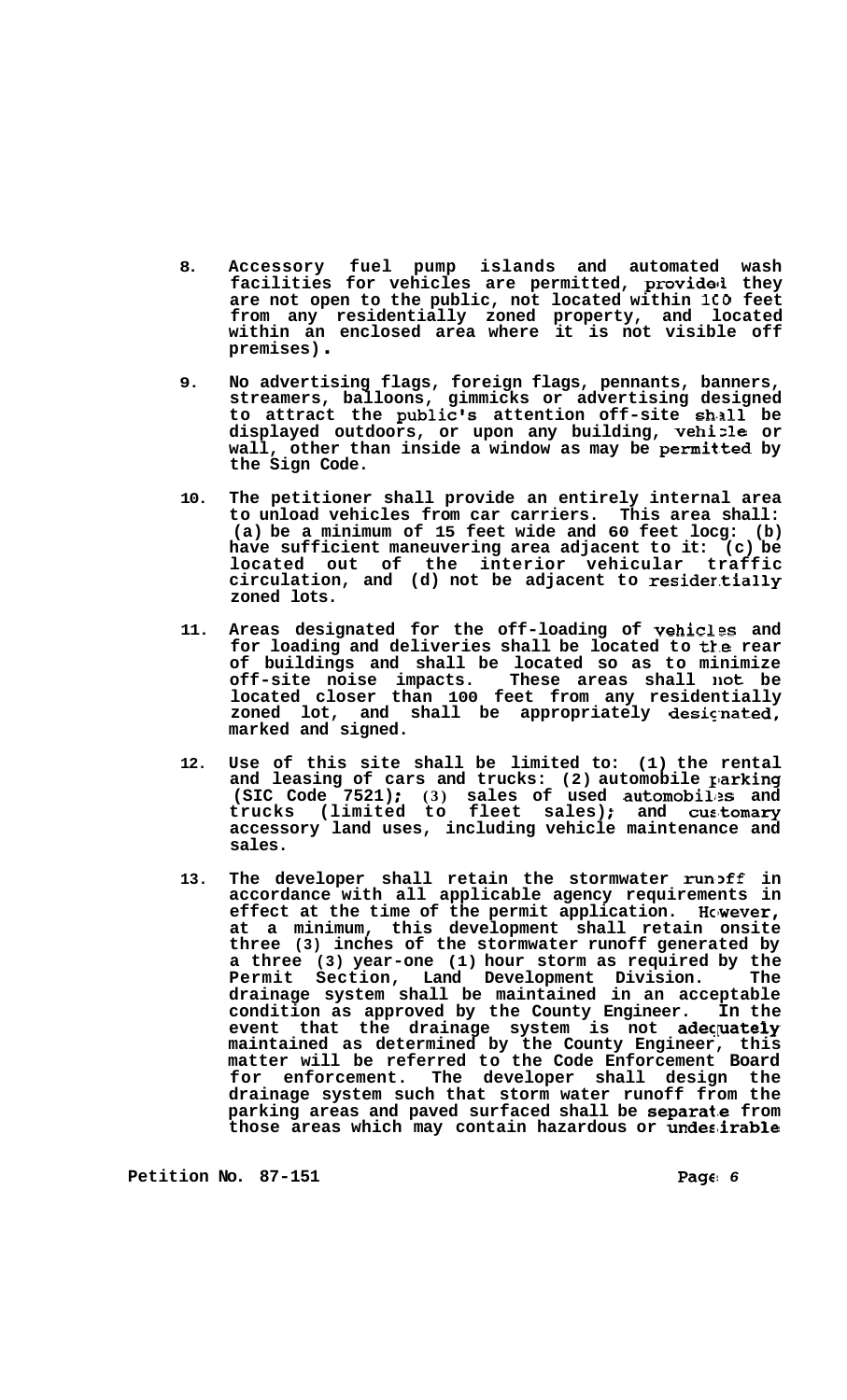**waster from the proposed site.** 

**14. The property owner shall:** 

 $\ddot{\phantom{0}}$ 

- **a. extend the existing 6 feet raised concrete t:raffic separator on Belvedere Road subject to appro-ral by the County Engineer.**
- **b.** construct as a four lane curb and gutter section a **minimum of 48 feet in width, including appropriate drainage, on Florida Mango Road from Bel-redere Road north to a point 300 feet, plu:; the appropriate tapers. Including modifications iis may be required to the existing canal structure on Florida Mango Road, as determined by the County Engineer.**
- **c. this construction shall include left turn lane, south approach on Florida Mango Road a': the project's entrance road laneage shall include dual lefts, and a separate right turn and one thru lane, north approach on Florida Mango Road at** ' **Belvedere Road.**

All concurrent with onsite paving and drainage **improvements.** 

- **15. The property owner shall pay a Fair Share Fee in the amount and manner required by the "Fair Share Contribution for Road Improvements Ordinance'' as it presently exists or as it may from time to time be amended. The Fair Share Fee for this project presently is \$4,929.00 (184 trips X \$26.79 per trip). Credit for the Fair Share Fee shall be given for work performed under Condition No. 14.b above.**
- **16. Generation and disposal of hazardous effluents into sanitary sewerage system shall be prohibited unless adequate pretreatment facilities approved bJr the Florida Department of Environmental Regulation [FDER) and Agency responsible for sewage works are constructed and used by project tenants or owners generatinq such effluents.**
- **17. Since sewer service is available to the property, septic tank shall not be approved for use on the property** .
- **<sup>18</sup>**. **Since water service is available to the property, a potable water well shall not be approved for use on said property.**
- **19. Vehicle parking shall be limited to the parking areas designated on the approved site plan. No parking of**

**Petition No. 87-151 Page 7 Page 7**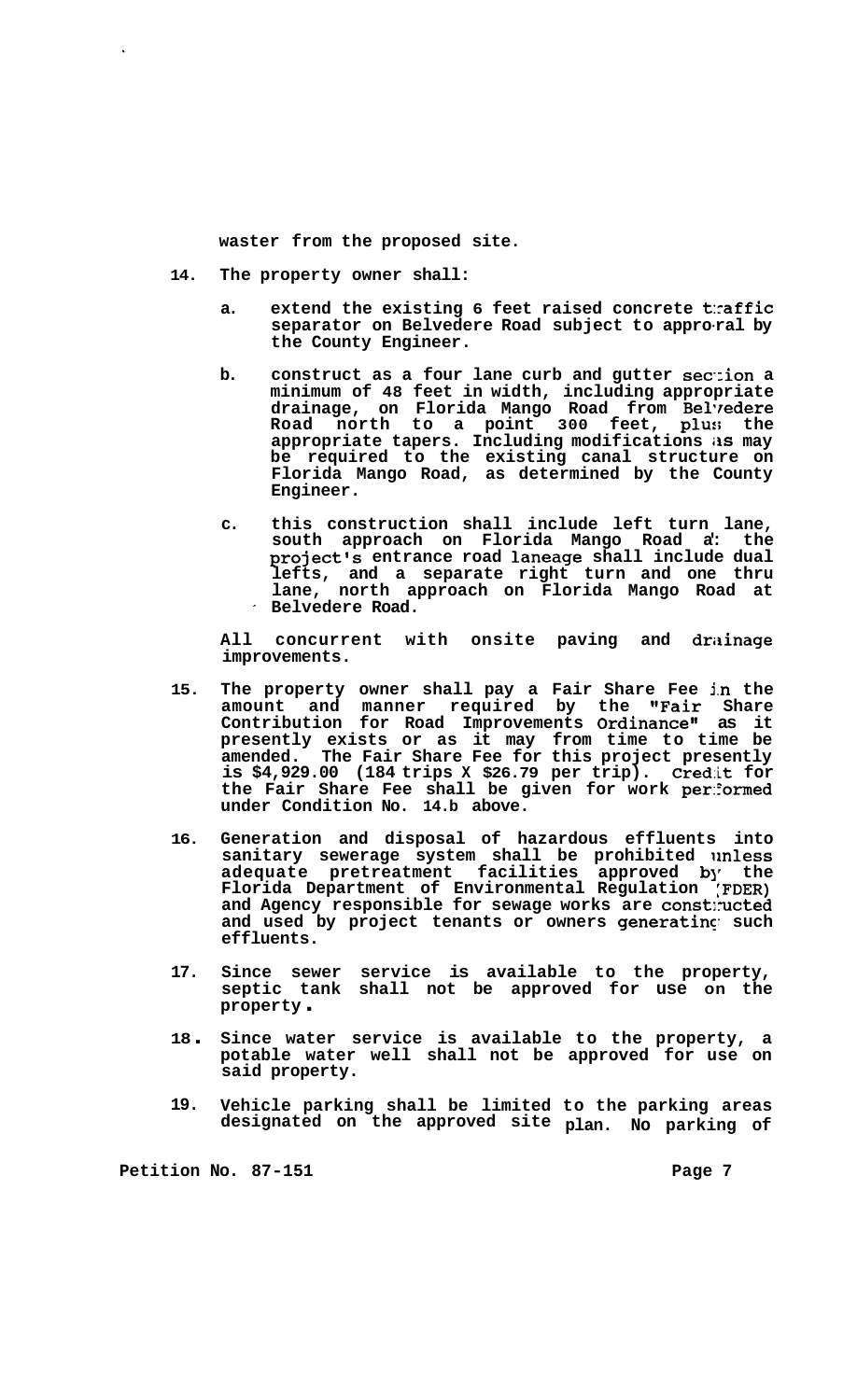**vehicles is to be allowed in landscaped areas, right- of-way, or interior drives.** 

- **20. Outdoor lighting used to illuminate the premises shall be low intensity and directed away from adjacent properties and streets, shining only on the sabject site.**
- **21. No outdoor loudspeaker system shall be permitted 3n the site.**
- **22. Outside storage of disassembled vehicles or parts shall be restricted to the maintenance area as shcwn on**  Exhibit No. 43 and shall be visually screened from the **customer parking area, rights-of-way, and adjacent properties.**
- **23. Exterior lighting shall not exceed 35 feet in Ieight**  and shall be directed away from adjacent properties.
- **24. The petitioner shall dedicate, within ninety (901 days of Special Exception approval, a Safe Corner jn the northwest corner of Florida Mango Road and Be1,lredere Road.**
- **25. All rental trucks sixteen (16) feet or greater in length shall be parked in designated areas. Thi:; area shall be limited to the northeastern portion cff the truck rental area as designated on Exhibit No. 40. The designated area shall be clearly delineated with pavement markings.**

**Petition No. 87-151 Page 8**